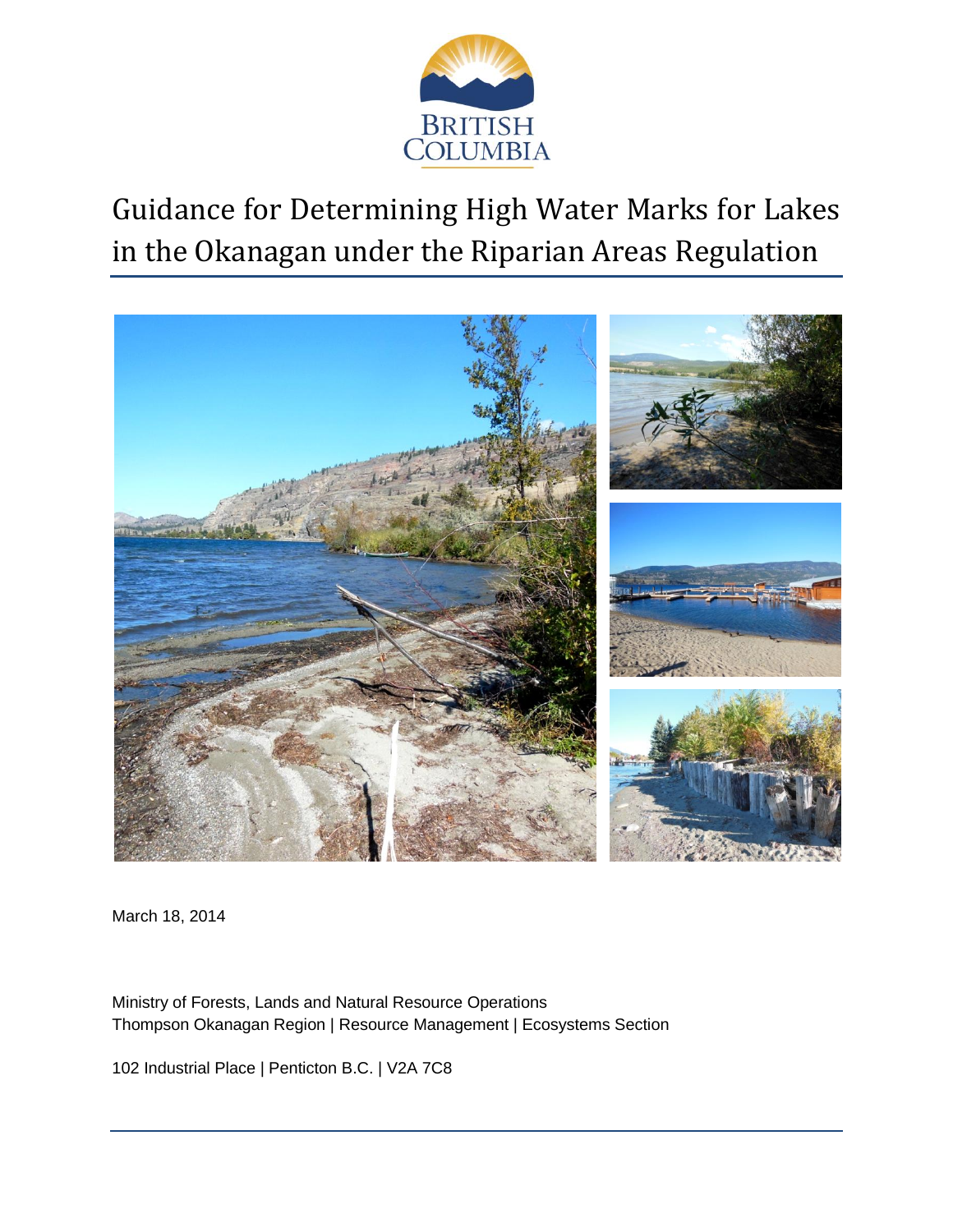# **TABLE OF CONTENTS**

| 1.0 |                  |  |  |  |  |
|-----|------------------|--|--|--|--|
| 2.0 |                  |  |  |  |  |
| 3.0 |                  |  |  |  |  |
|     | 3.1              |  |  |  |  |
|     | 3.2              |  |  |  |  |
|     | 3.3 <sup>°</sup> |  |  |  |  |
| 4.0 |                  |  |  |  |  |
| 5.0 |                  |  |  |  |  |
|     | 5.1              |  |  |  |  |
|     | 5.2              |  |  |  |  |
| 6.0 |                  |  |  |  |  |

## **LIST OF TABLES**

**Table 1** [High Water Mark for Gauged Lakes in the Okanagan.............................................................3](#page-4-2)

## **COVER PHOTOS**

Clockwise from left: natural foreshore on Vaseux Lake; natural foreshore on Ellison Lake; marina development on Okanagan Lake; erosion protection structure on Okanagan Lake (*©2013 Josie Symonds)*

## **RECOMMENDED CITATION**

Ministry of Forests, Lands and Natural Resource Operations. 2014. *Guidance for Determining High Water Marks for Lakes in the Okanagan under the Riparian Areas Regulation*. Ministry of Forests, Lands and Natural Resource Operations, Resource Management, Ecosystems Section, Penticton, B.C. 5+ii pp.

## **ACKNOWLEDGEMENTS**

This document was prepared by Josie Symonds, with review and comments from Brian Robertson, Robert Stewart, Grant Furness, Lora Nield, Brian Symonds and Stacey Wilkerson.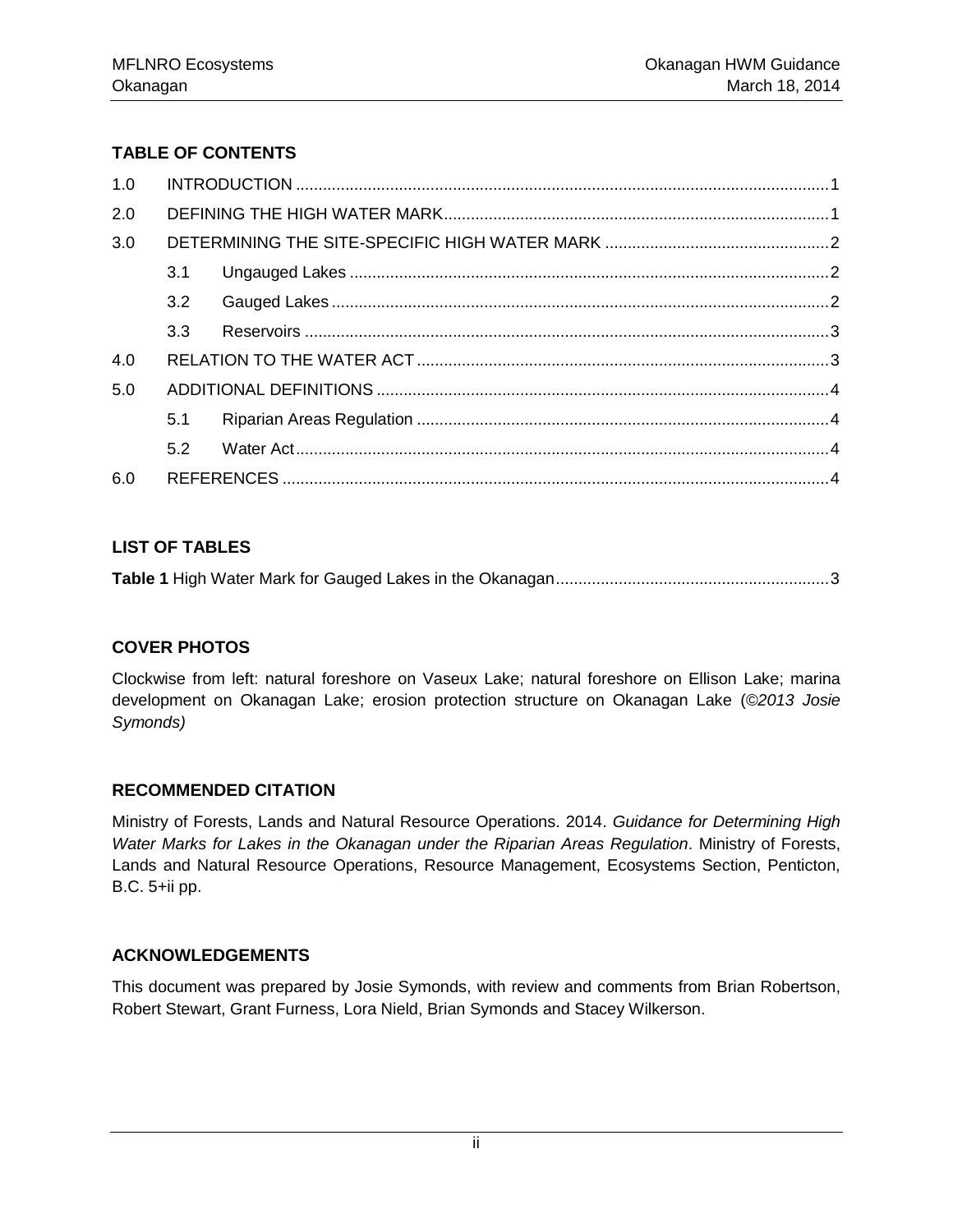## <span id="page-2-0"></span>**1.0 INTRODUCTION**

The Okanagan Valley in British Columbia is defined by numerous lakes. These lakes are influenced by natural hydrological processes such as flooding from snowmelt and rainfall events, as well as drought conditions resulting from low precipitation. These lakes also experience substantial wave action due to their typically large surface areas and north-south orientations that parallel the prevailing wind patterns in the valley. Water levels within some of these lakes, including many of the valley bottom large lakes, are actively managed by dam structures, with target lake levels established for different months or seasons of the year. These factors have resulted in uncertainty over how the "high water mark"<sup>1</sup> (HWM) is determined for various lakes in the Okanagan under the provincial Riparian Areas Regulation (RAR; Province of British Columbia 2004). The Ecosystems Section of Ministry of Forests, Lands and Natural Resource Operations (MFLNRO) provides the following guidance to "qualified environmental professionals" (QEPs) to address this uncertainty.

## <span id="page-2-1"></span>**2.0 DEFINING THE HIGH WATER MARK**

Section 1(1) of the provincial RAR defines the HWM of a "stream" (including lakes) as follows, which includes the "natural boundary" (as defined under the provincial *Water Act*; Province of British Columbia 1996b) plus the "active floodplain" of the stream:

**High Water Mark**: The visible high water mark of a stream where the presence and action of the water are so common and usual, and so long continued in all ordinary years, as to mark on the soil of the bed of the stream a character distinct from that of its banks, in vegetation, as well as in the nature of the soil itself, and includes the active floodplain

Section 3.8.1.2 of the RAR Schedule (RAR Assessment Methods) identifies that "natural boundary" is a term used in lakeshore surveys that does not always match the existing HWM, despite the similar definitions presented in provincial legislation. As such, this section of the RAR Schedule identifies HWM separately for ungauged lakes, gauged lakes and reservoirs as follows to allow a more appropriate HWM to be determined for these lake types<sup>2</sup>:

**High Water Mark (Ungauged Lake)**: The high water mark where the presence and action of annual flood waters are so common and usual, and so long continued in all ordinary years, as to mark on the soil of the bed of the body of water a character distinct from that of its banks, in vegetation, as well as in the nature of the soil itself, and includes areas that are seasonally inundated by floodwaters

**High Water Mark (Gauged Lake)**: A calculated lake level that agencies have agreed upon, which includes those areas that are seasonally inundated more frequently than once in five years on average

#### **High Water Mark (Reservoir)**: Full pool

 $\overline{a}$ 

These various HWM definitions have complicated HWM determination in the Okanagan where the visible HWM has the potential to vary substantially from the surveyed "natural boundary."

 $1$  Definitions for all words in quotation marks are provided in this document

 $2$  RAR does not provide definitions for the terms ungauged lake, gauged lake, and reservoir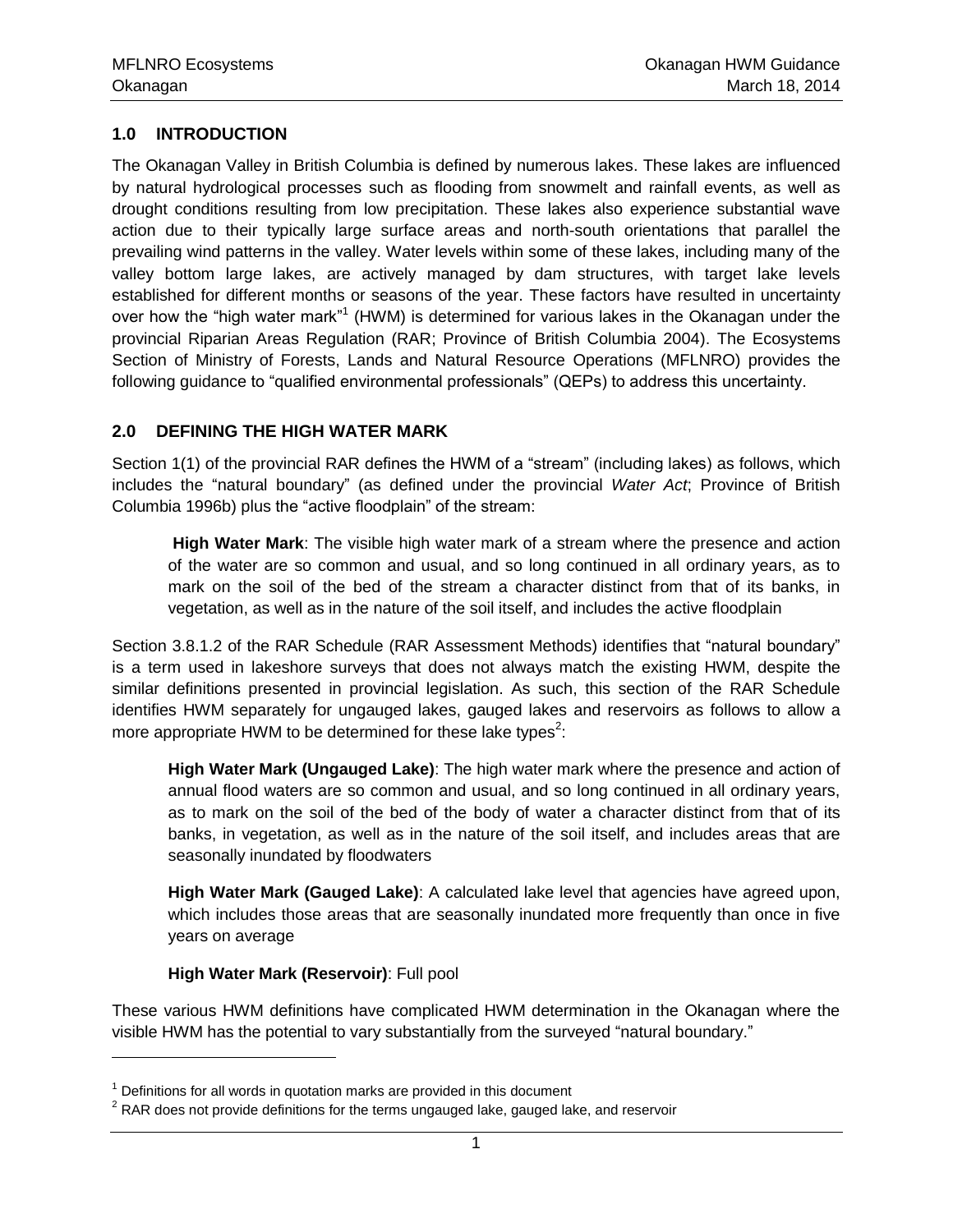### <span id="page-3-0"></span>**3.0 DETERMINING THE SITE-SPECIFIC HIGH WATER MARK**

The following sections provide guidance to QEPs for determining site-specific HWMs for ungauged lakes, gauged lakes, and reservoirs in the Okanagan under RAR.

#### <span id="page-3-1"></span>**3.1 Ungauged Lakes**

The HWM of ungauged (i.e., non-measured, natural) lakes that are not actively managed by dam structures will be determined using natural indicators as per the HWM (Ungauged) definition identified in the RAR Schedule. Examples of ungauged lakes in the Okanagan include Ellison (aka Duck) Lake and Mabel Lake.

#### <span id="page-3-2"></span>**3.2 Gauged Lakes**

The HWM of gauged (i.e., measured, managed) lakes will be based on the highest target lake level (HTLL) as established under a provincial operating plan for still water conditions, and take into account natural hydrological processes and wave action as determined by site-specific bathymetry and fetch lengths. These lakes will surpass the HTLLs during flood conditions, which may occur more frequently in the future due to climate change (Ministry of Environment 2011a). The HTLLs are periodically updated to reflect current management practices that balance the needs of numerous uses, including water licenses, recreational activities and fisheries values.

- The **recommended HWM** for a site is the **HTLL plus 0.5 m** to account for wave action. This value has been measured as the average HWM in exposed foreshore areas of Okanagan Lake and is commonly applicable to other large lakes as well. The HWM for the majority of sites should be the recommended HWM.
- As an exception, the HWM for some sites may be either higher or lower than the recommended HWM where natural indicators on the shoreline (e.g., change in soil, change in vegetation) show that wave action or other hydrological processes affect the shoreline to such an extent that the recommended HWM is not applicable at that site (e.g., highly exposed or sheltered sites). A site-specific HWM can only be used where the QEP has provided a signed and sealed technical rationale for why the recommended HWM is not applicable. The technical rationale must include photo documentation of the site shoreline with a stake or marker indicating the location of both the recommended HWM and the proposed HWM.
- The minimum acceptable HWM is the HTLL plus 0.1 m.

Table 1 provides the HTLL, recommended HWM, and minimum HWM for select lakes based on available provincial operating plans. For the purposes of this guidance document, each lake listed here is considered to be a gauged lake in the Okanagan.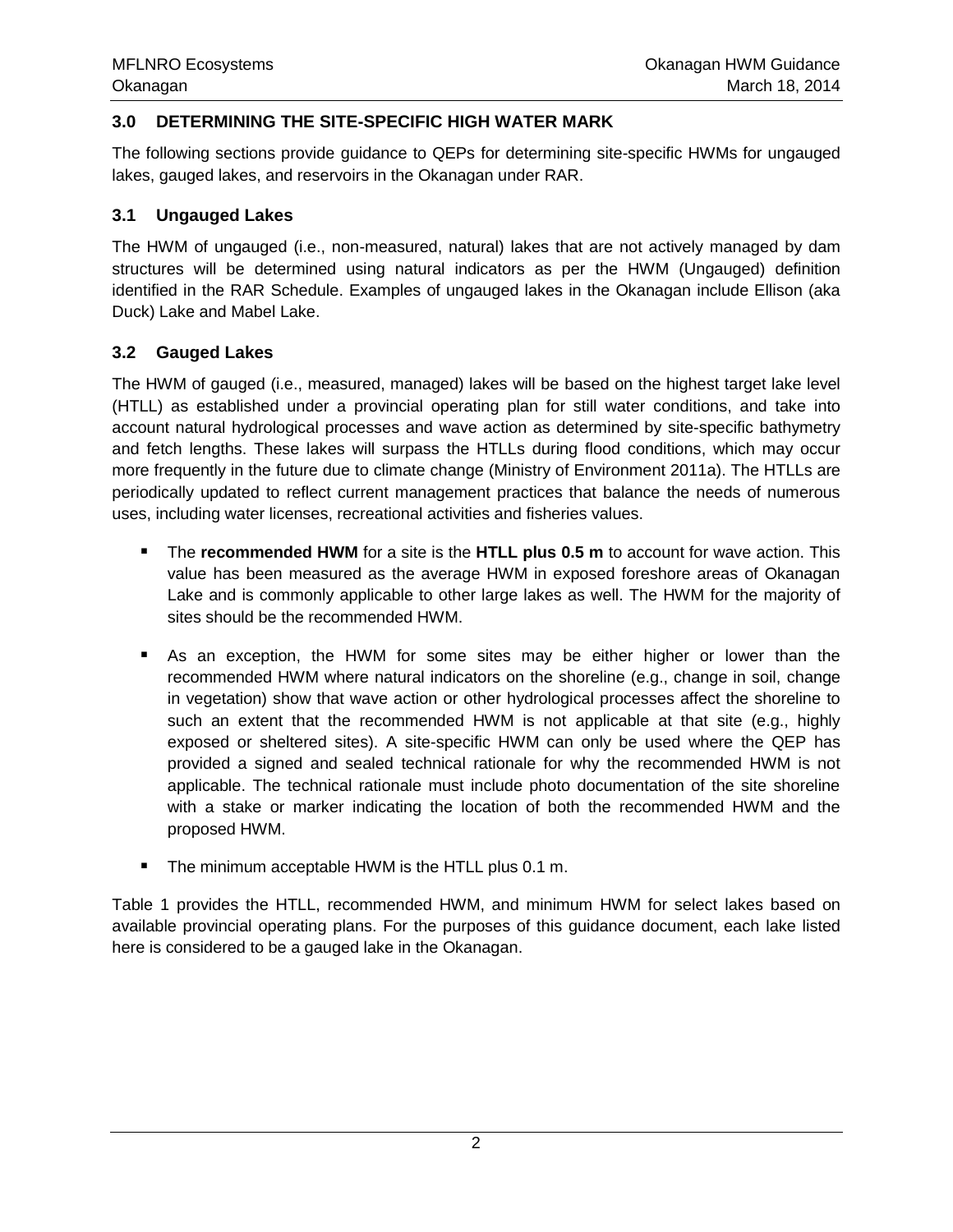| ີ              | ີ                                               |                                            |                                        |
|----------------|-------------------------------------------------|--------------------------------------------|----------------------------------------|
| Lake           | <b>Highest Target Lake</b><br>Level (HTLL)* (m) | <b>Recommended HWM</b><br>$(HTLL + 0.5 m)$ | <b>Minimum HWM</b><br>$(HTLL + 0.1 m)$ |
| Wood Lake      | 391.67                                          | 392.2                                      | 391.8                                  |
| Kalamalka Lake | 391.67                                          | 392.2                                      | 391.8                                  |
| Okanagan Lake  | 342.48                                          | 343.0                                      | 342.6                                  |
| Skaha Lake     | 338.00                                          | 338.5                                      | 338.1                                  |
| Vaseux Lake    | 327.60                                          | 328.1                                      | 327.7                                  |
| Osoyoos Lake   | 278.28                                          | 278.8                                      | 278.4                                  |

<span id="page-4-2"></span>

\*Sources: MFLNRO *Kalamalka Lake Operating Plan* (Wood, Kalamalka); MFLNRO *Okanagan Lake Regulation System Operating Plan* (Okanagan, Skaha, Vaseux); *1982 International Joint Commission Order of Approval* (Osoyoos); elevations updated from source documents to reflect current practices

#### <span id="page-4-0"></span>**3.3 Reservoirs**

Reservoirs are defined for the purposes of this guidance document as artificial lakes or impoundments from a dam that primarily exist to store water, but do not include the lakes listed in Table 1. Examples of reservoirs in the Okanagan include Sugar Lake, Swalwell (aka Beaver) Lake, Chute Lake, and Headwaters Lake(s). The HWM for reservoirs is the full pool elevation as per the HWM (Reservoir) definition identified in the RAR Schedule.

#### <span id="page-4-1"></span>**4.0 RELATION TO THE WATER ACT**

Section 1 of the provincial *Water Act* defines the "natural boundary" of a "stream" (including lakes) as having the same meaning as in the provincial *Land Act* (Province of British Columbia 1996a). Natural boundary lines on legal surveys are often based on historical survey data that may not accurately reflect current stream natural boundaries, particularly in areas where accretion or erosion have occurred. There is no definition for HWM under the *Water Act* or the *Land Act*.

**Natural Boundary**: The visible high water mark of any lake, river, stream or other body of water where the presence and action of the water are so common and usual, and so long continued in all ordinary years, as to mark on the soil of the bed of the body of water a character distinct from that of its banks, in vegetation, as well as in the nature of the soil itself

Activities at or below the natural boundary of a site may be regulated by the *Water Act* (e.g., Section 9 Approval or Notification for "changes in and about a stream") and the *Land Act* (e.g., land tenure). Activities above the natural boundary may also be regulated by the *Water Act* where they affect the "stream channel." Activities above the HWM are regulated by RAR throughout most jurisdictions in the Okanagan. All activities within large lakes in the Okanagan (including all lakes listed in Table 1) must follow the *Okanagan Region Large Lakes Foreshore Protocol* (Ministry of Environment 2009), which establishes different coloured sensitivity zones for these lakes based on the presence of regionally significant fish and species at risk. Works requiring a Notification under the *Water Act* must also follow the *Okanagan Region Habitat Officer's Terms and Conditions for Changes in and about a Stream* (Ministry of Environment 2011b), which may also be applicable to *Water Act* Approvals. Additional provincial and region-specific guidance for instream works is available online<sup>3</sup>.

l

<sup>&</sup>lt;sup>3</sup> [http://www.env.gov.bc.ca/wld/BMP/bmpintro.html#first\\_](http://www.env.gov.bc.ca/wld/BMP/bmpintro.html#first_)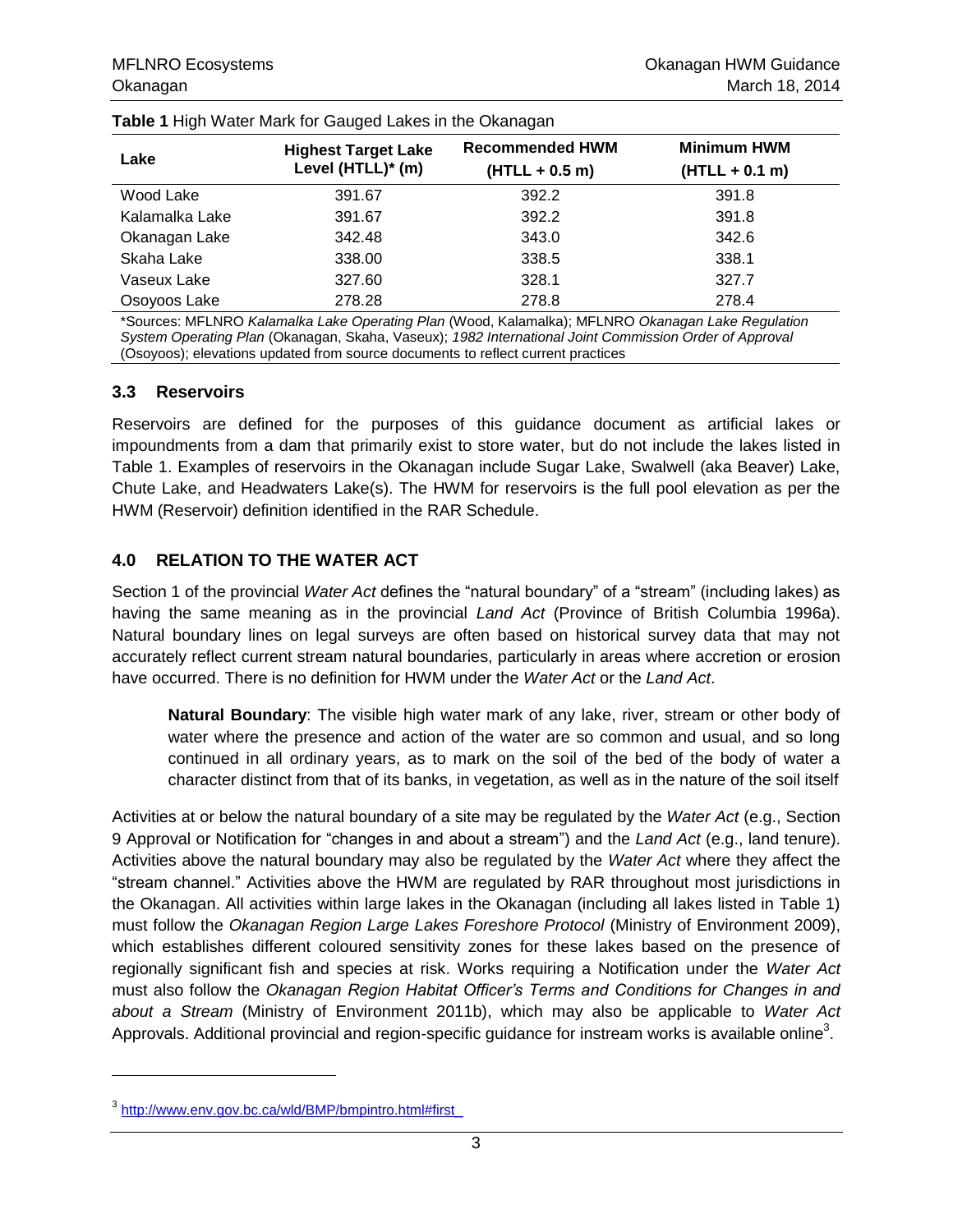### <span id="page-5-0"></span>**5.0 ADDITIONAL DEFINITIONS**

#### <span id="page-5-1"></span>**5.1 Riparian Areas Regulation**

The following additional definitions from the provincial RAR were referred to in this guidance document:

**Active Floodplain**: an area of land that supports floodplain plant species and is (a) adjacent to a stream that may be subject to temporary, frequent or seasonal inundation, or (b) within a boundary that is indicated by the visible high water mark

**Qualified Environmental Professional**: an applied scientist or technologist, acting alone or together with another qualified environmental professional, if (a) the individual is registered and in good standing in British Columbia with an appropriate professional organization constituted under an Act, acting under that association's code of ethics and subject to disciplinary action by that association, (b) the individual's area of expertise is recognized in the assessment methods as one that is acceptable for the purpose of providing all or part of an assessment report in respect of that development proposal, and (c) the individual is acting within that individual's area of expertise

**Stream**: includes any of the following that provides fish habitat: (a) a watercourse, whether it usually contains water or not; (b) a pond, lake, river, creek or brook; (c) a ditch, spring or wetland that is connected by surface flow to something referred to in paragraph (a) or (b)

#### <span id="page-5-2"></span>**5.2 Water Act**

The following additional definitions from the provincial *Water Act* were referred to in this guidance document:

**Changes in and about a Stream**: means (a) any modification to the nature of a stream including the land, vegetation, natural environment or flow of water within a stream, or (b) any activity or construction within the stream channel that has or may have an impact on a stream

**Stream**: includes a natural watercourse or source of water supply, whether usually containing water or not, and a lake, river, creek, spring, ravine, swamp and gulch

**Stream Channel**: means the bed of a stream and the banks of a stream, whether above or below the natural boundary and whether usually containing water or not, including all side channels

## <span id="page-5-3"></span>**6.0 REFERENCES**

- International Joint Commission. 1982. *Order of Approval in the Matter of the Application of the State of Washington for Approval to construct a Control Structure near the Outlet of Osoyoos Lake*, <http://www.ijc.org/php/publications/html/osoyoos/orders.htm>
- Ministry of Environment. 2011a. *Climate Change: Provincial Impacts*, <http://www.env.gov.bc.ca/cas/impacts/bc.html>